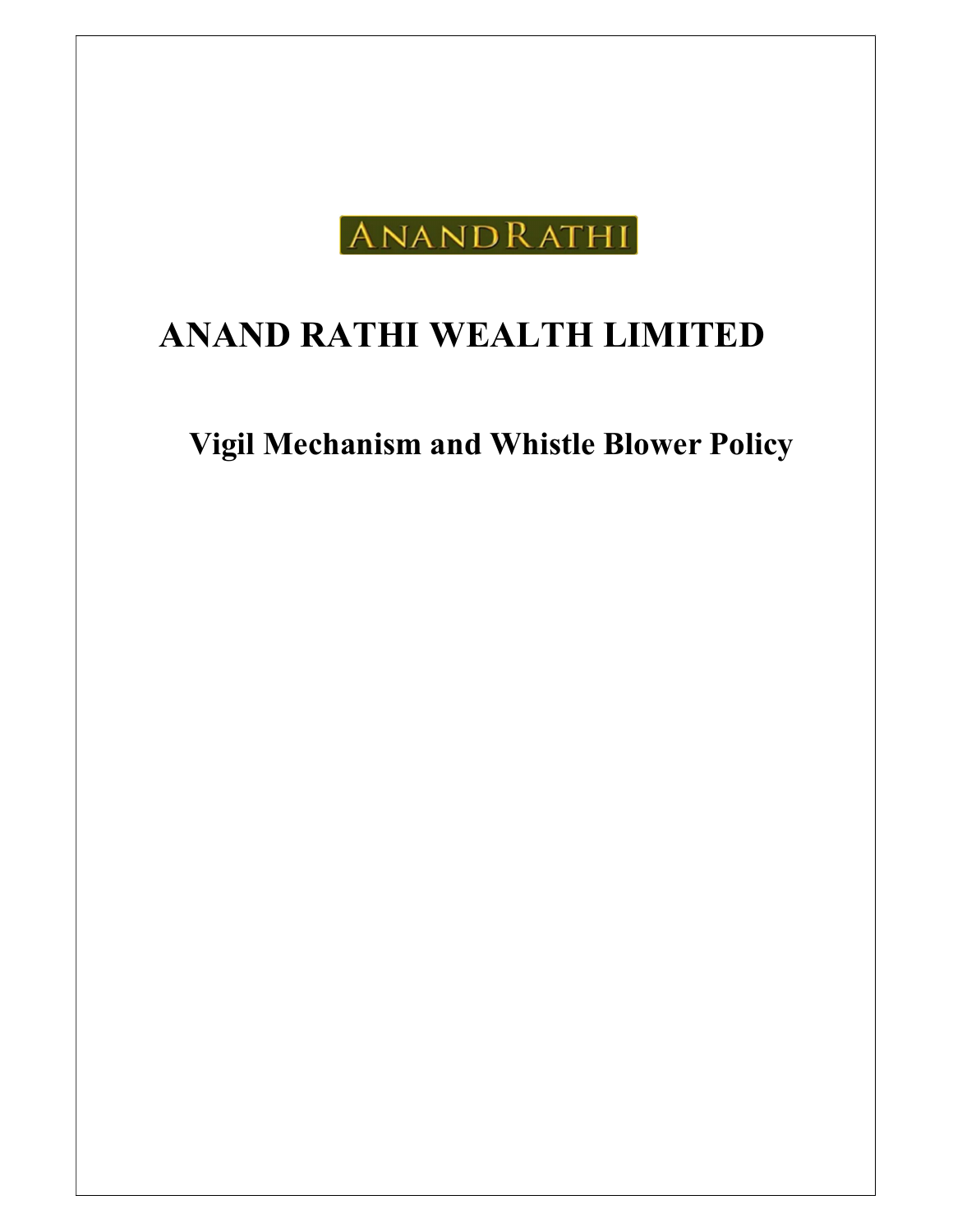# **Contents**

| 9. |  |
|----|--|
|    |  |
|    |  |
|    |  |
|    |  |
|    |  |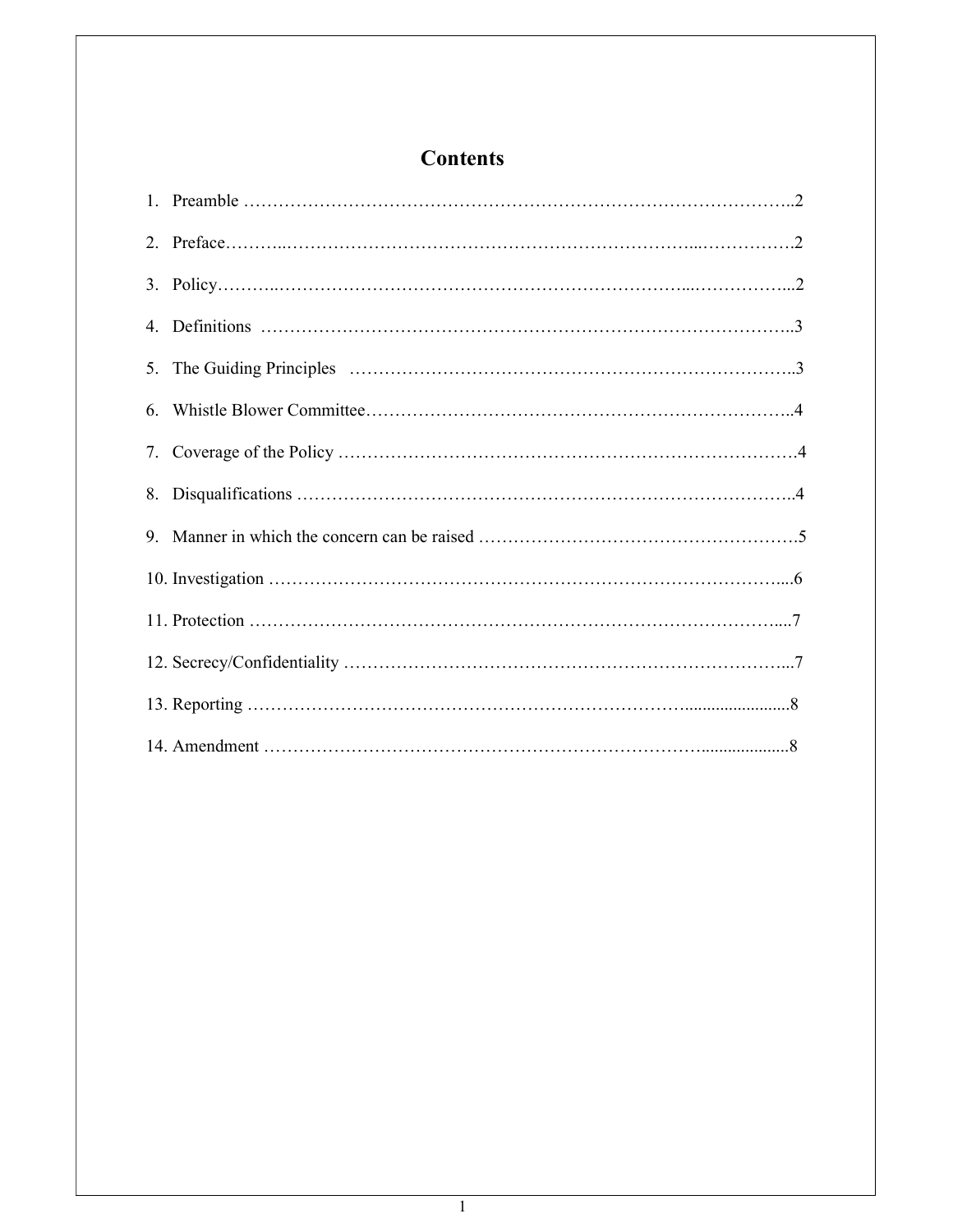# Preamble

As a conscious and vigilant organization, Anand Rathi Wealth Limited (ARWL) believes in the conduct of the affairs of its constituents in a fair and transparent manner, by adopting the highest standards of professionalism, honesty, integrity and ethical behavior.

In its endeavor to provide its employee a secure and a fearless working environment, ARWL has established the "Vigil Mechanism and Whistle Blower Policy".

The purpose of the policy is to create a fearless environment for the employees to report any instance of unethical behavior, actual or suspected fraud or violation of ARWL's code of conduct or ethics policy.

The framework of the policy strives to foster responsible and secure whistle blowing. This policy should be read in conjunction with applicable regulations  $\&$  existing policies and procedures of ARWL. You can also contact the Secretarial Department if you have any questions or need any clarifications.

#### **Preface**

- 1.1 The Company believes in the conduct of the affairs of its constituents in a fair and transparent manner by adopting highest standards of professionalism, honesty, integrity and ethical behavior.
- 1.2 The Company is committed to developing a culture where it is safe for all employees to raise concerns about any poor or unacceptable practice and any event of misconduct.
- 1.3 The Companies Act 2013, provides, a mandatory requirement, for all listed companies to establish a mechanism called "Vigil Mechanism and Whistle Blower Policy" for employees to report to the management instances of unethical behavior, actual or suspected fraud or violation of the Company's code of conduct or ethics policy.
- 1.4 The purpose of this policy is to provide a framework to promote responsible and secure whistle blowing. It protects employees wishing to raise a concern about serious irregularities within the Company.
- 1.5 The policy neither releases employees from their duty of confidentiality in the course of their work, nor is it a route for taking up a grievance about a personal situation.

#### **Policy**

- 2.1 This Policy is for the Employees as defined hereinafter.
- 2.2 The Policy has been drawn up so that Employees can be confident about raising a concern. The areas of concern covered by this Policy are summarized in paragraph 5.1.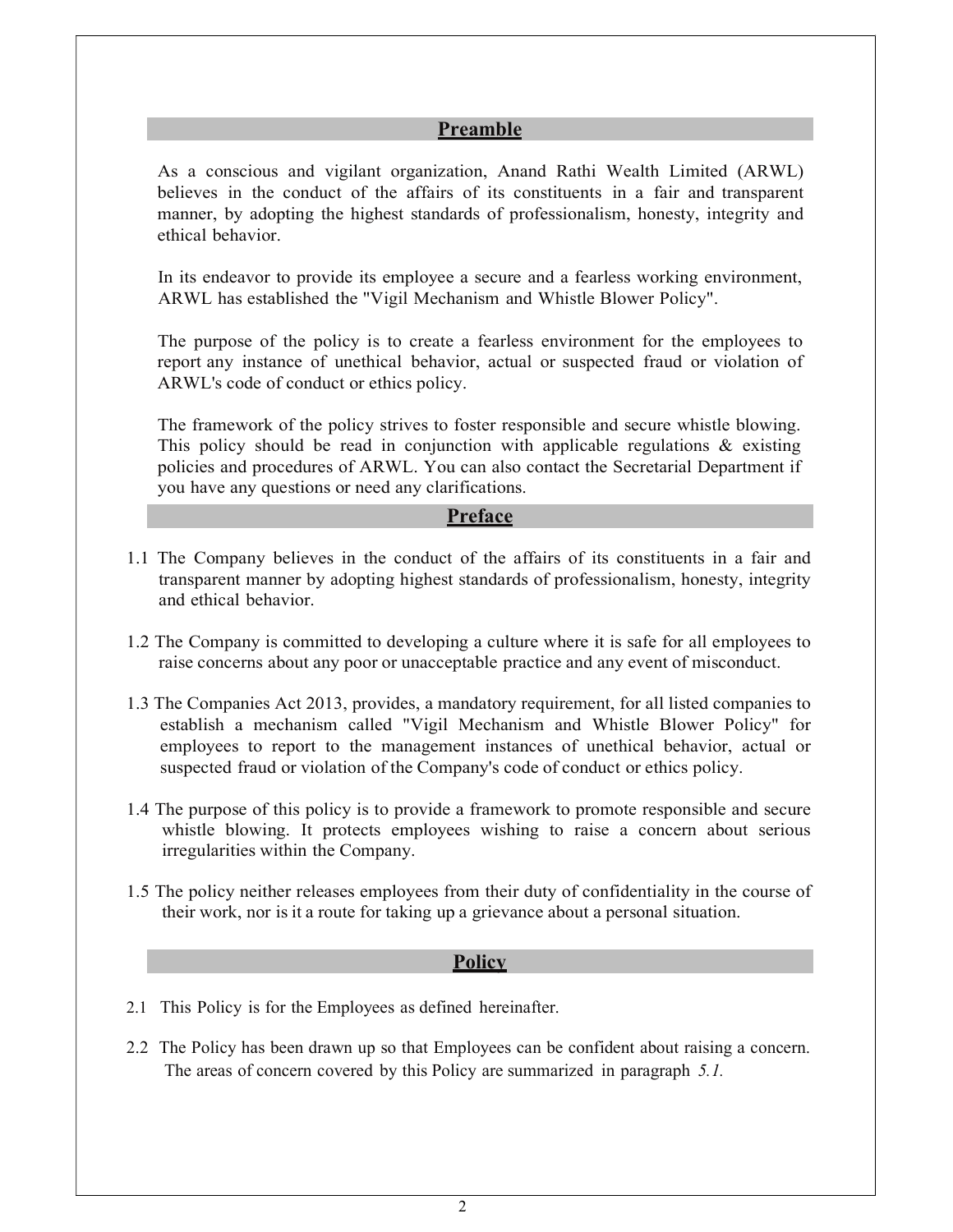#### **Definitions**

- 3.1"Audit Committee" means the Audit Committee constituted by the Board of Directors of the Company in accordance with section 177 of the Companies Act, 2013 and read with SEBI (Listing Obligations and Disclosure Requirements) Regulations, 2015
- 3.2 "Disciplinary Action" means any action that can be taken on the completion of/ during the investigation proceedings including but not limiting to a warning, imposition of fine, suspension from official duties or any such action as is deemed to be fit considering the gravity of the matter.
- 3.3 "Employee" means every employee of the Company including the Directors in employment of the Company.
- 3.4 "Code" means the ARWL Code of Conduct.
- 3.5 "Investigators" mean those persons authorized, appointed, consulted or approached by the Whistle Blower Committee to act as such;
- 3.6 "Protected Disclosure" means a concern raised by a written communication made in good faith that discloses or demonstrates information that may evidence unethical or improper activity.
- 3.7 "Subject" means a person against or in relation to whom a Protected Disclosure is made or evidence gathered during the course of an investigation.
- 3.8 "Whistle Blower" is someone who makes a Protected Disclosure under this Policy.
- 3.9 "Whistle Blower Committee" or "Committee" means a Committee of persons who is nominated/appointed to conduct detailed investigation.
- 3.10. "Whistle Officer" is an officer appointed by the Whistle Blower Committee and who will receive all such Complaints under this Policy, and ensure appropriate action

#### The Guiding Principles

- 4.1 To ensure that this Policy is adhered to, and to assure that the concern will be acted upon seriously, the Company will:
	- 4.1.1 Ensure that the Whistle Blower and/or the person processing the Protected Disclosure are not victimized for doing so;
	- 4.1.2 Treat victimization as a serious matter including initiating disciplinary action on such person/ $(s)$  who practices victimization;
	- 4.1.3 Ensure complete confidentiality;
	- 4.1.4 Not attempt to conceal evidence of the Protected Disclosure;
	- 4.1.5 Take disciplinary action, if any one destroys or conceals evidence of the Protected Disclosure made/to be made;
	- 4.1.6 Provide an opportunity of being heard to the persons involved especially to the Subject.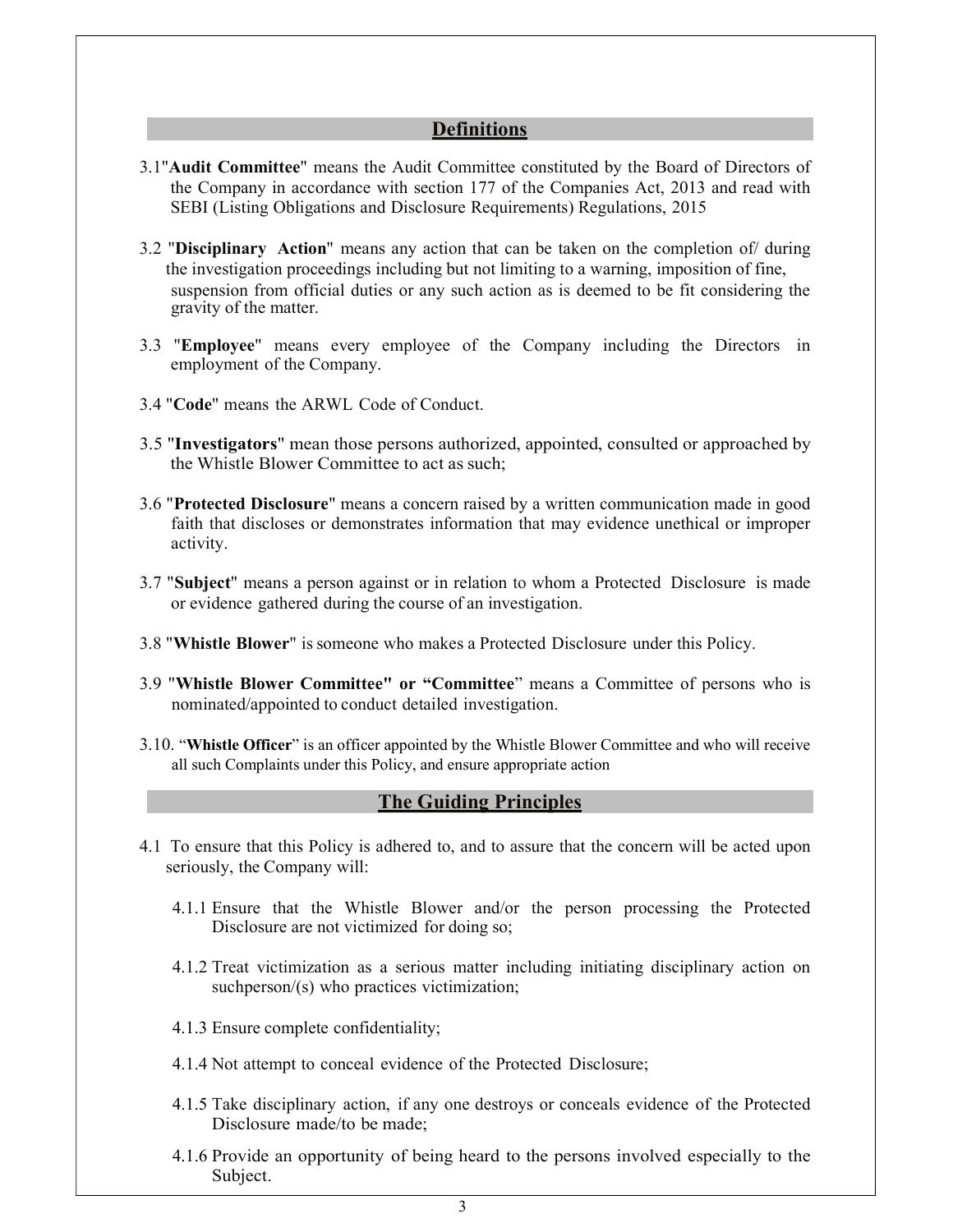# Whistle Blower Committee

For effective implementation of this policy, a Whistle Blower Committee is constituted comprising of following members:

- Chief Financial Officer
- Deputy Chief Executive Officer
- Head-Human Resource
- Any other member as may be recommended by the Audit Committee, from time to time

The Chief Financial Officer shall be the Chairman of the Committee.

The Whistle Blower Committee shall operate under the supervision of the Audit Committee and has the right to periodically call for necessary reports from the Whistle Officer or any other person in relation to this Policy.

# Coverage of Policy

- 5.1 The Policy covers malpractices and events which have taken place/ suspected to take place involving:
	- 1. Abuse of authority
	- 2. Breach of contract
	- 3. Instance of 'mis-selling'
	- 4. Negligence causing substantial and specific danger to public health and safety
	- 5. Manipulation of company data/records
	- 6. Financial irregularities, including fraud, or suspected fraud
	- 7. Criminal offence
	- 8. Pilferation of confidential/propriety information
	- 9. Deliberate violation of law/regulation/non-compliance
	- 10. Wastage/misappropriation of company funds/assets
	- 11. Breach of employee Code of Conduct or Rules
	- 12. Any other unethical, biased, favoured, imprudent event
- 5.2 Policy should not be used in place of the Company grievance procedures or be a route for raising malicious or unfounded allegations against colleagues.

### **Disqualifications**

6.1 While it will be ensured that genuine Whistle Blowers are accorded complete protection from any kind of unfair treatment as herein set out, any abuse of this protection will warrant disciplinary action.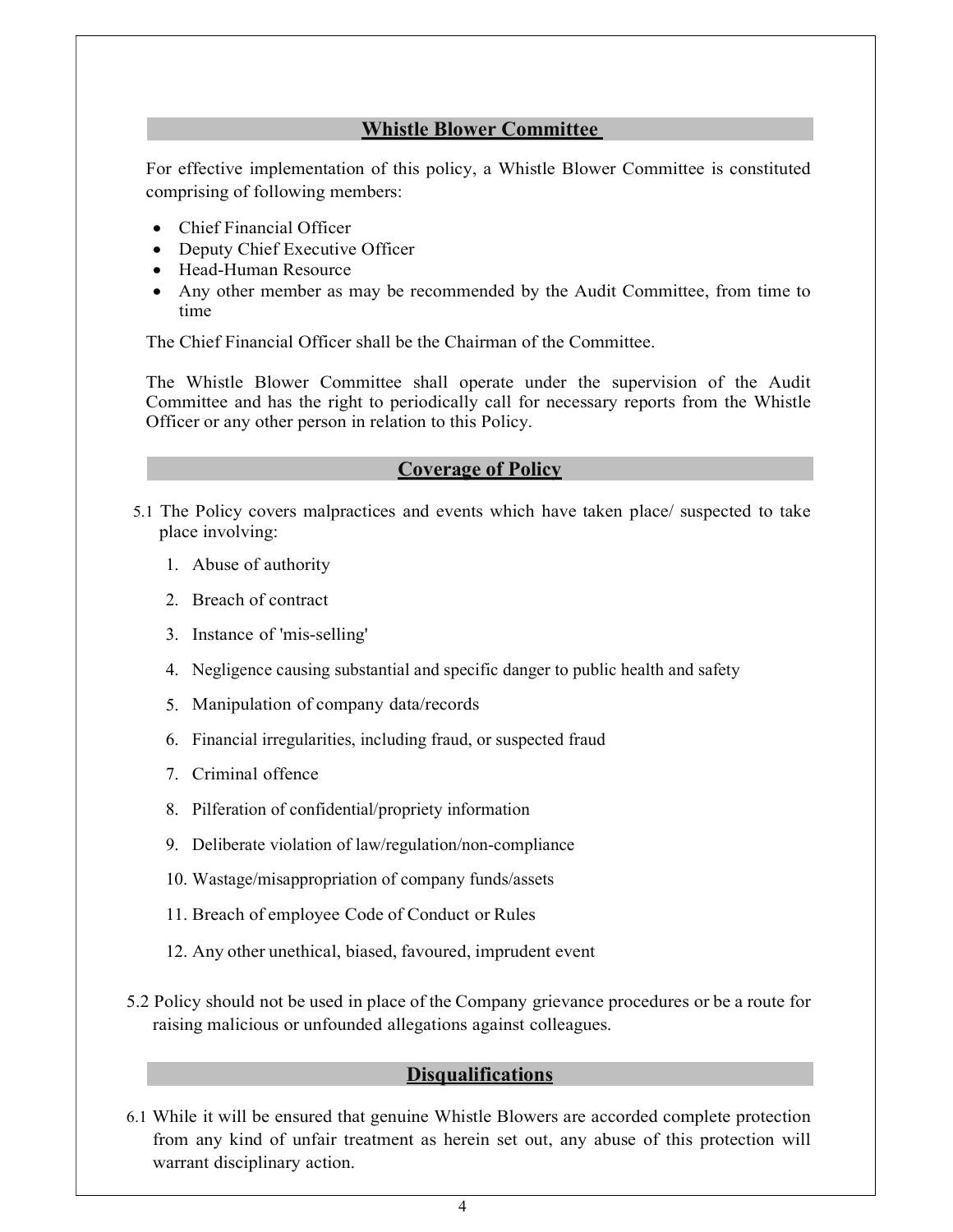- 6.2 Protection under this Policy would not mean protection from disciplinary action arising out of false or bogus allegations made by a Whistle Blower knowing it to be false or bogus or with a mala fide intention.
- 6.3 Whistle Blowers, who make any Protected Disclosures, which have been subsequently found to be mala fide, frivolous or malicious shall be liable to be prosecuted under Company's Code of Conduct.

### Manner in which concern can be raised

- 7.1 Employees can make Protected Disclosure to the Whistle Blower Committee, as soon as possible but not later than 30 days after becoming aware of the same, by sending an e-mail on whistleblower@rathi.com or by sending a complaint letter in a sealed envelope marked "Whistleblower – Private and Confidential" to the Whistle Blower Committee at Express Zone, A-Wing, 8<sup>th</sup> Floor, Western Express Highway, Goregaon-East, Mumbai-400063
- 7.2 In case of any disclosures pertaining to members of the Whistle Blower Committee, the Whistle-Blower shall address to the Chairman of the Audit Committee by sending a duly signed letter to the following address:

The Chairman, Audit Committee, Address: Express Zone, A-Wing,  $8<sup>th</sup>$  Floor, Western Express Highway, Goregaon (East), Mumbai - 400063

- 7.3 Whistle Blower must put his/her name to allegations. Concerns expressed anonymously WILL NOT BE investigated.
- 7.4 .If initial enquiries by the Whistle Officer indicate that the concern has no basis, or it is not a matter to be investigated under this Policy, it may be dismissed at this stage and the decision is documented.
- 7.5 Where initial enquiries indicate that further investigation is necessary, this will be carried through either by the Whistle Officer alone, or by the Whistle Blower Committee. The investigation would be conducted in a fair manner, as a neutral fact-finding process and without presumption of guilt. A written report of the findings would be made.
- 7.6 Name of the Whistle Blower shall not be disclosed to the Whistle Officer/ Whistle Blower Committee.
- 7.7 The Whistle Officer/Committee shall:
	- i)Make a detailed written record of the Protected Disclosure. The record will include:
		- a) Facts of the matter
		- b) Whether the same Protected Disclosure was raised previously by anyone, and if so, the outcome thereof;
		- c) Whether any Protected Disclosure was raised previously against the same subject;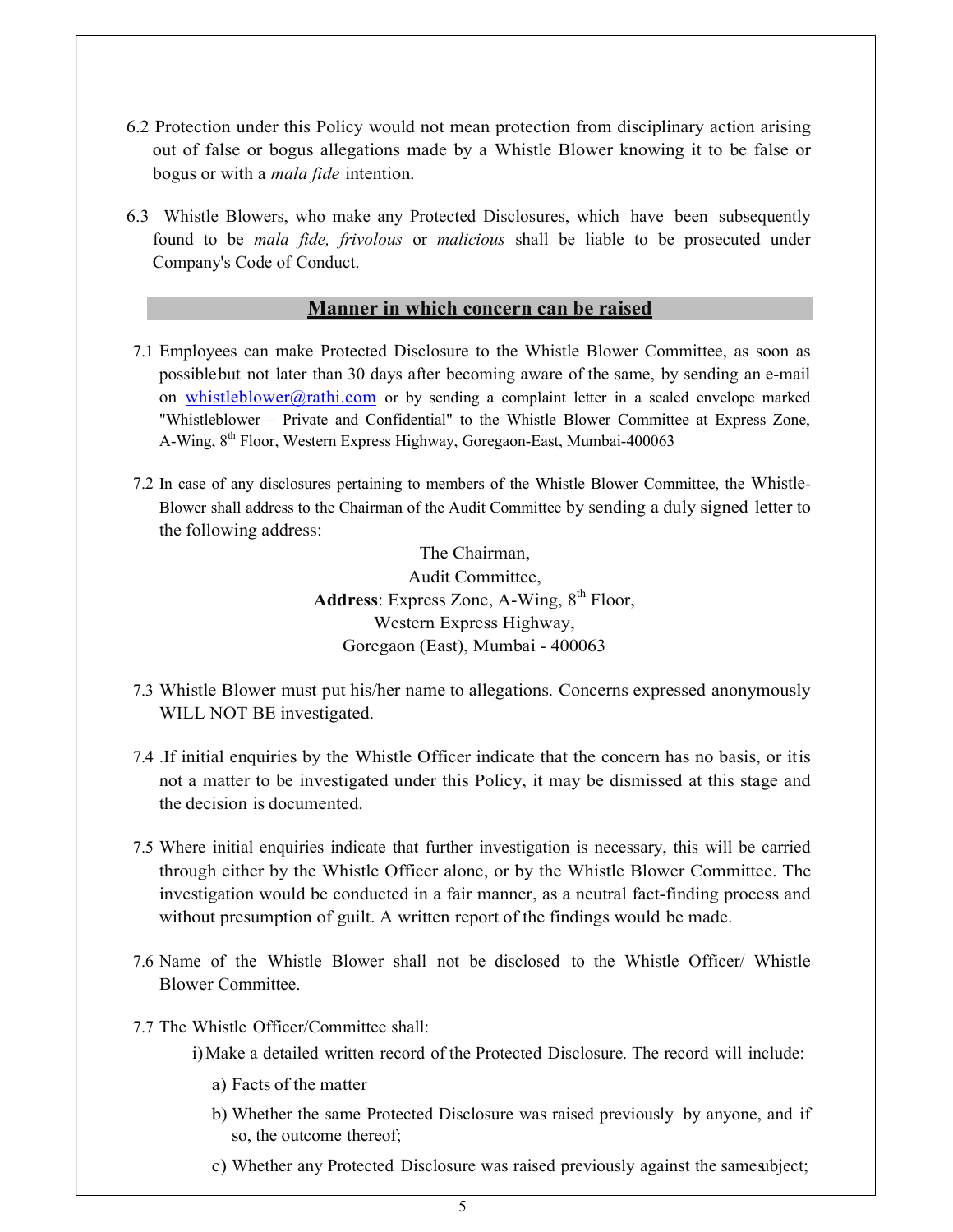- d) The financial/otherwise loss which has been incurred / would have been incurred by the Company.
- e) Findings of Whistle Officer/Committee;
- f) The recommendations of the Whistle Officer/ Committee on disciplinary/other  $action/(s)$ .
- ii) The Whistle Officer/Committee shall complete the investigation and finalise the report within 30 working days from the receipt of the concern.
- 7.8 On finalization of report, the Whistle Officer/Committee shall either:
	- i) In case the Protected Disclosure is proved, take such Disciplinary Action as they may think fit and take preventive measures to avoid reoccurrence of the matter;
	- ii) In case the Protected Disclosure is not proved, extinguish the matter; Or
	- iii) Depending upon the seriousness of the matter, the same may be referred to the Chairman of the Audit Committee with proposed disciplinary action/counter measures. The Chairman of the Audit Committee, if he thinks fit, may further refer the matter to the Audit Committee for necessary action with his proposal. In case the Audit Committee thinks that the matter is too serious, it can further place the matter before the Board with its recommendations. The Board may decide the matter as it deems fit.
- 7.9 The decision taken by the Whistle Blower Committee or the Audit Committee (as the case may be) shall be final and binding.

# **Investigation**

- 8.1 Investigators are required to conduct a process towards fact finding and analysis. Investigators shall derive their authority and access rights from the Whistle Blower Committee when acting within the course and scope of their investigation.
- 8.2 Technical and other resources may be drawn upon as necessary to augment the investigation. Investigators have a duty of fairness, objectivity, thoroughness, ethical behavior, and observance of Legal and professional standards.
- 8.3 Investigations will be launched only after a preliminary review by the Whistle Blower Committee/Whistle Officer which establishes that:
	- a) the alleged act constitutes prima facie an improper or unethical activity or conduct, and
	- b) the allegation is supported by information specific enough to be investigated or in cases where the allegation is not supported by specific information, it is felt that the concerned matter is worthy of review.
- 8.4 The investigators are required to complete the investigation and submit the report in a manner and within the time frame specified by the Committee.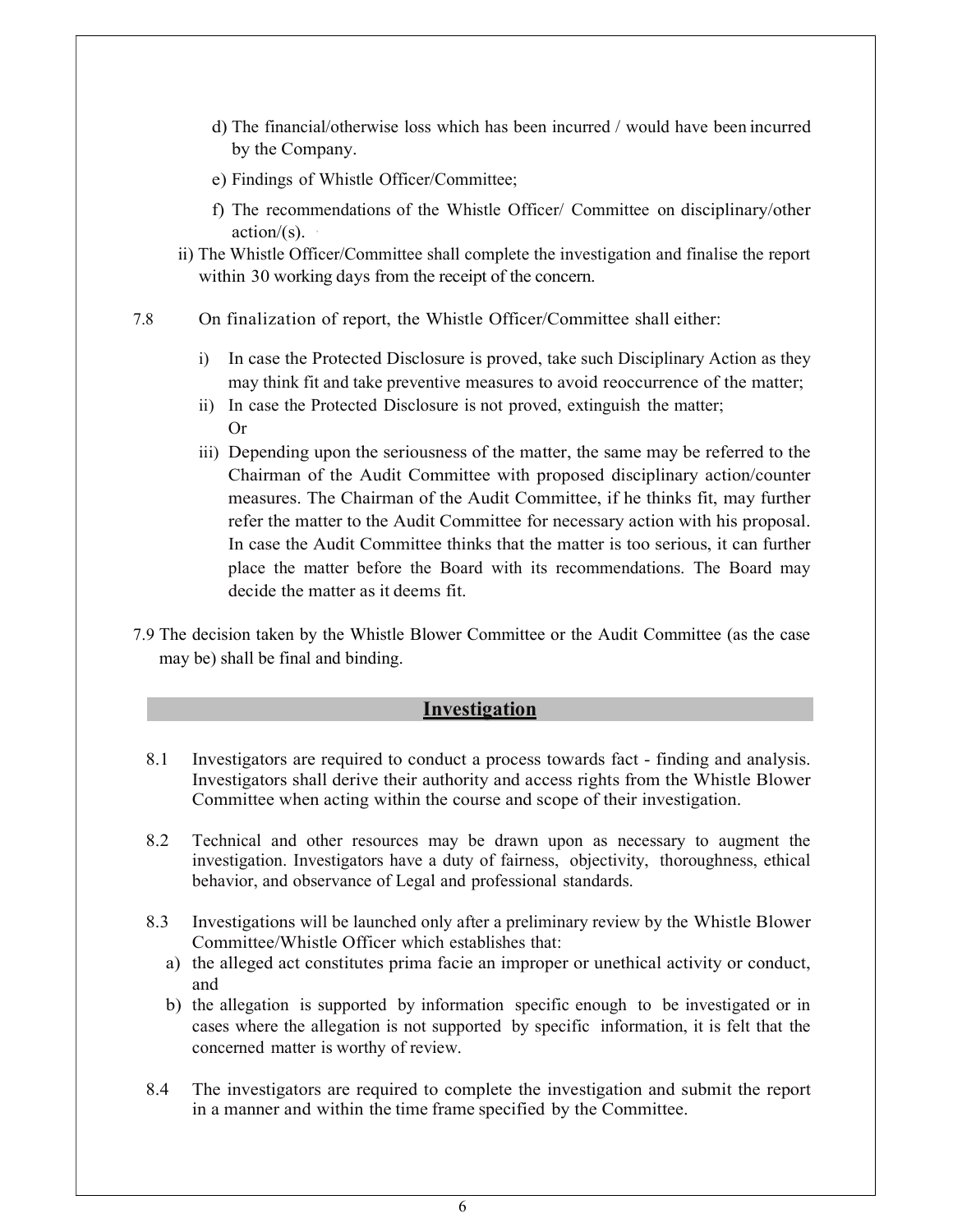8.5 In exceptional cases, where the Whistle Blower is not satisfied with the outcome of the investigation and the decision, he/she can make a direct appeal to the Chairman of the Audit Committee by sending a duly signed letter to the following address:

> The Chairman, Audit Committee, Address: Express Zone, A-Wing,  $8<sup>th</sup>$  Floor, Western Express Highway, Goregaon (East), Mumbai - 400063

# **Protection**

- 9.1 No unfair treatment will be meted out to a Whistle Blower by virtue of his/her having reported a Protected Disclosure under this Policy. The Company, as a policy, condemns any kind of discrimination, harassment, victimization or any other unfair employment practice being adopted against Whistle Blower. Complete protection will, therefore, be given to Whistle Blower against any unfair practice like retaliation, threat or intimidation of termination/suspension of service, disciplinary action, transfer, demotion, refusal of promotion, discrimination, any type of harassment, biased behaviour or the like including any direct or indirect use of authority to obstruct the Whistle Blower's right to continue to perform his duties/functions including making further Protected Disclosure. The Company will take steps to minimize difficulties, which the Whistle Blower may experience as a result of making the Protected Disclosure. Thus, if the Whistle Blower is required to give evidence in criminal or disciplinary proceedings, the Company will arrange for the Whistle Blower to receive advice about the procedure, etc.
- 9.2 The identity of the Whistle Blower shall be kept confidential.
- 9.3 Any other Employee assisting in the said investigation or furnishing evidence shall also be protected to the same extent as the Whistle Blower.

# Secrecy/Confidentiality

The Whistle Blower, the subject, the whistle officer and everyone involved in the process shall:

- a. maintain complete confidentiality/ secrecy of the matter
- b. not discuss the matter in any informal/social gatherings/meetings
- c. discuss only to the extent or with the persons required for the purpose of completing the process and investigations
- d. not keep the papers unattended anywhere at anytime
- e. keep the electronic mails/files under password

If anyone is found not complying with the above, he/ she shall be held liable for such disciplinary action as is considered fit.